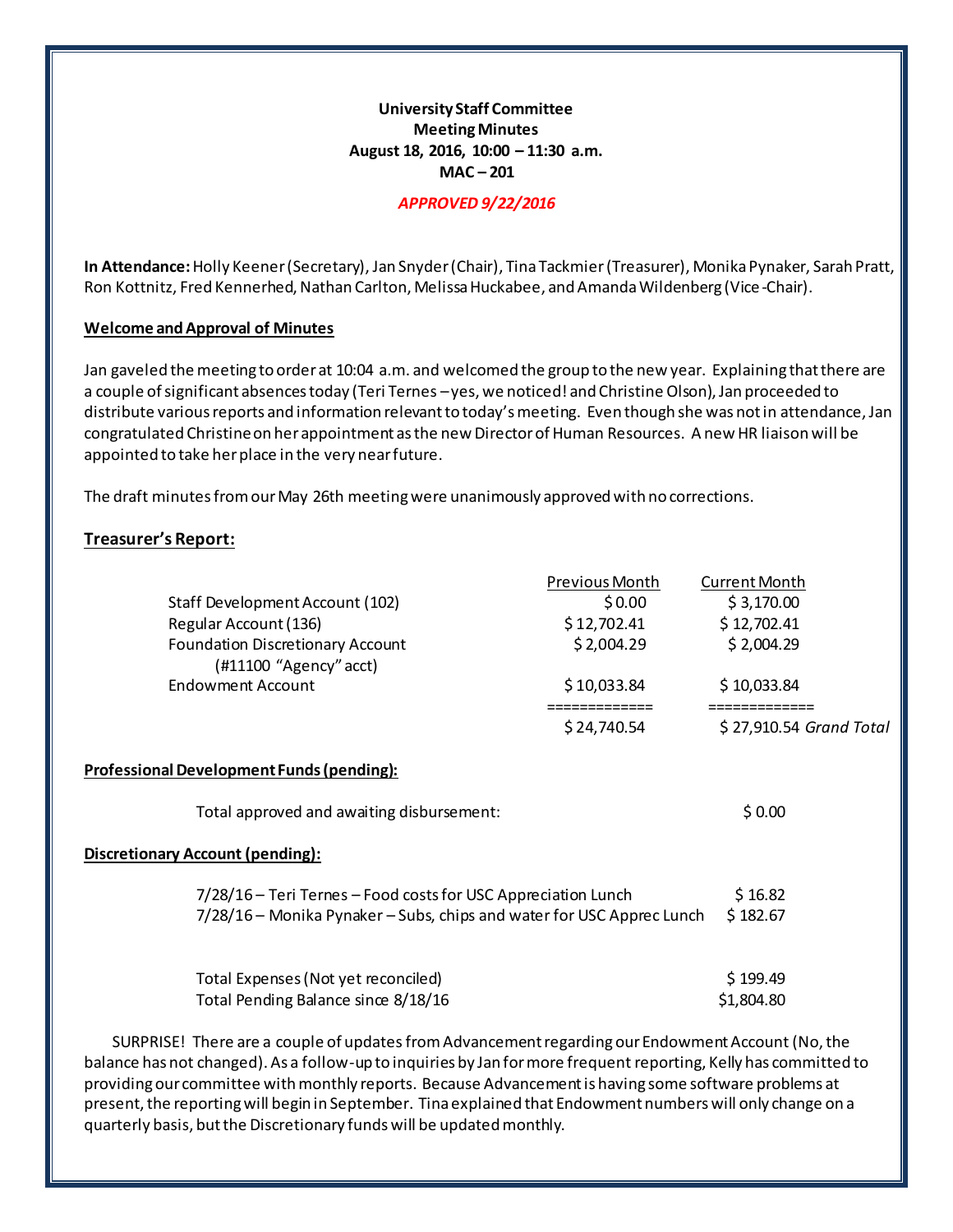Jan also reiterated, that we need to keep spending down our 136 account so that System doesn't "sweep" these funds away for use elsewhere.

# **HR Labor Report**

We did not have an HR Liaison at the meeting, so Jan read the HR report she received from Melissa. The title and total compensation study is underway. Groups were formed from all constituency groups across the system to make up an advisory group. This includes several members from governance. HR offices will be heavily involved and will come up with a consistent communication plan across the system to make sure expectations are clear. This study is meant to create a more market-informed title and compensation structure.

## **New Employees:**

- **Academic Department Associate** Nursing Anna Powers was hired to replace Ruth Pearson and started 6/1/16
- **Custodian (Third Shift)** Operations. Keith Bani was hired to replace Brian Seidl and started 6/14/16
- **University Services Associate 2** Education Terra Dirschl was hired to replace Linda Collins and started 8/15/16
- **Financial Specialist Senior** Phoenix Bookstore –Cheryl Pieper was hired to replace Amy Ibuaka and started 7/5/16
- **University Services Program Associate** Registrar Diane Grubisha was hired to replace Beth Jones and starts 8/22/16
- **Auto and Truck Mechanic (60% project position)** Facilities –Josh Stephens was hired (formerly served in a temporary University Staff Role) and started 8/9/16

### **Positions Being Recruited:**

- **University Services Program Associate** Outreach and Extension: New Position
- **Financial Specialist Senior** Controller's Office: Incumbent –Cheryl Pieper
- **University Executive Staff Assistant** University Advancement: Incumbent –Elizabeth Teubert
- **Dean Assistant** College of Science and Technology: New Position
- **Electrician** Facilities: Incumbent –William Ahnen
- **Custodian (2nd Shift)** Facilities: Incumbent Connie Austin (moved to a first shift position)

HR Distribution Lists – We currently have two HR distribution lists for University Staff: Univ Staff on UWGB Global and All Classified Staff on HR. Monika offered to double check the lists to see which list is pulling what. She will work to have the Classified Staff list taken off-line.

# **Elections Committee**

As newly elected Chair of the Elections Committee, Holly updated the group on the current status of the committee vacancies. All vacancies are filled at this time, with the exception of the vacancy on the UPIC that was left by Sara Krouse. We are hoping to have someone appointed before their next meeting, which will be at the end of September.

# **Personnel Committee**

The committee met once, but have nothing new to report.

Jan suggested that it might be helpful for the committee to request a report from HR on what positions are scheduled to move from the University Staff to the Academic Staff and vice versa. This is something that HR has provided in the past and it helps us to be able to anticipate committee vacancies.

# **Professional Development Committee**

Nathan presented a report from Teri Ternes.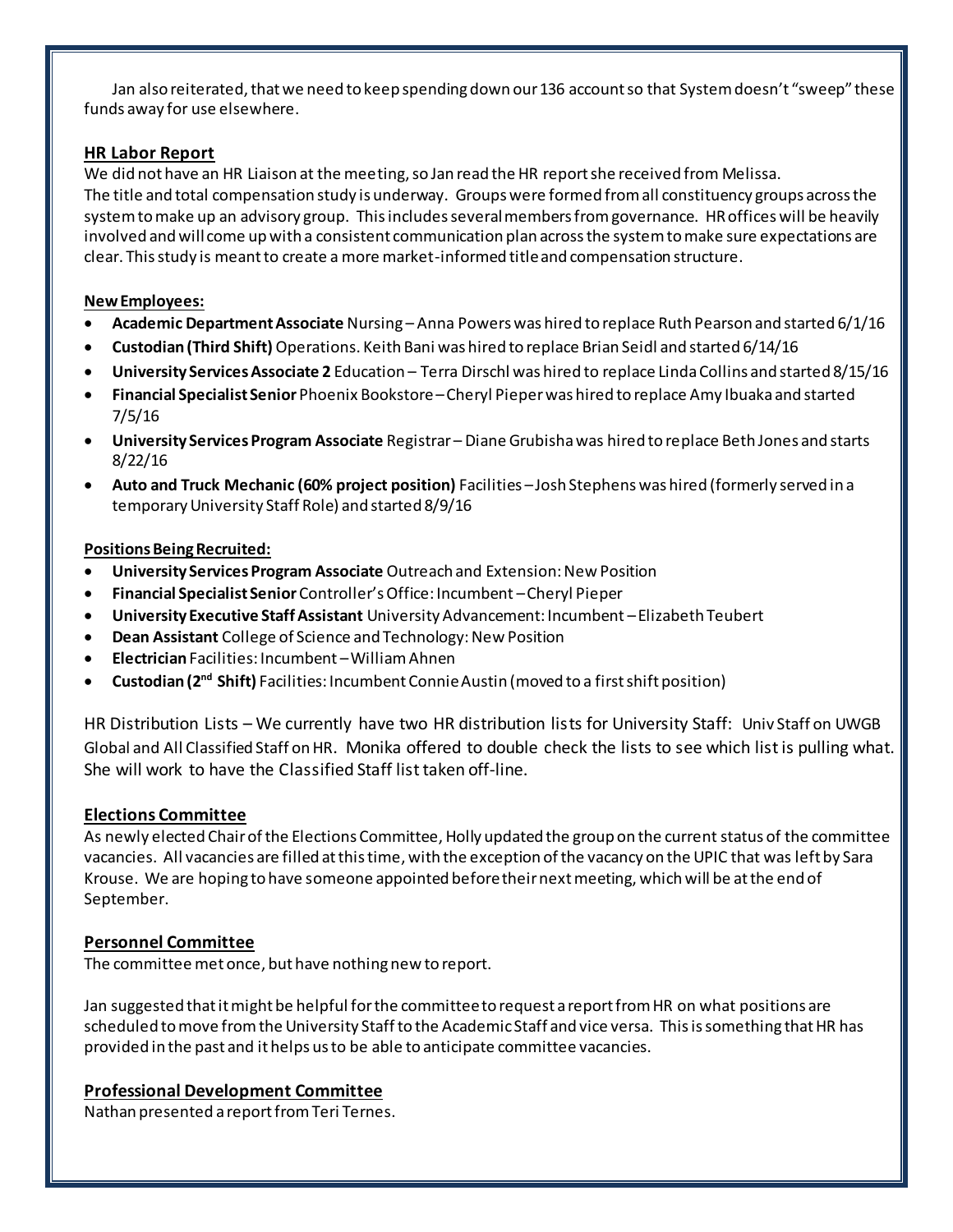The Univ staff PDC has been meeting regularly to plan the US Fall Conference scheduled for Friday October 28 @ Tundra Lodge. The conference will begin with registration & breakfast @ 7:30; program to start @ 8:30. Our theme is "Improving Your Well-Being"; there will be 3 breakout sessions and an afternoon keynote. The conference will conclude at 4:30pm. Registration will open 8/30; watch your email for the registration link.

The committee has also met with the Academic staff prof development programming committee. There is a joint workshop "Dealing with Disruptions" (presented by UWGB public safety, counseling & health, and dean of students) scheduled for 9/28, & 10/6; registration information will be sent via email soon. Please arrange to attend this powerful workshop/discussion and take back info to your department. It's worth repeating if you've attended before. The next workshop will be scheduled in November.

Watch for updates on our website & fb.

### **Faculty Rep Report**

Ron reported that there has been no new activity over the summer.

### **Campus Shared Leadership Group**

There has been no new activity over the summer.

### **UPIC**

The One-Time funding distributions were discussed and the Provost is finalizing the numbers that were approved by the Chancellor. These figures will be ready to distribute in the very near future.

The UPIC is now working on revising and simplifying the Strategic Planning documents. They are NOT redefining the strategy, they are merely working to restructure the documents so that they are easier to understand and simple to use.

### **UW Report to System**

There is not a lot of activity right now. Some institutions are still working to amend polices. The meetings will now be held once every other month.

### **Emeritus Status Proposal**

Jan spoke with Steve Meyer (SOFAS) regarding this proposal and he suggested that we should send it out to all University Staff for input. The group discussed this option for a while and decided that the best way to do this would be to send it out using a Qualtrics survey to ask for feedback from our group. We need to somehow make certain that our staff understand that we do not have the overall approval responsibility for this policy, we are merely asking for their thoughts on whether we should move forward with the proposal and for their comments on wording. In the end, the Chancellor has the ultimate authority over this process.

The group also decided that, should we be granted the right to be recommended for Emeritus status, the procedural documents will be a stand-alone document that we can link to from the website and NOT embedded in our by-laws.

### **Website Discussion**

The Web Development subcommittee will be meeting with Jan to discuss updates and administrators. We need to designate our website administrators. The committee agreed that Fred Kennerhed will be our "clearinghouse" for the website. Any questions or concerns should be funneled through him to Web Dev. Jan will also have access as a back- up administrator.

Jan also asked that all USC committee photos be updated. Amanda will set up a time for the USC to have their photo shoot.